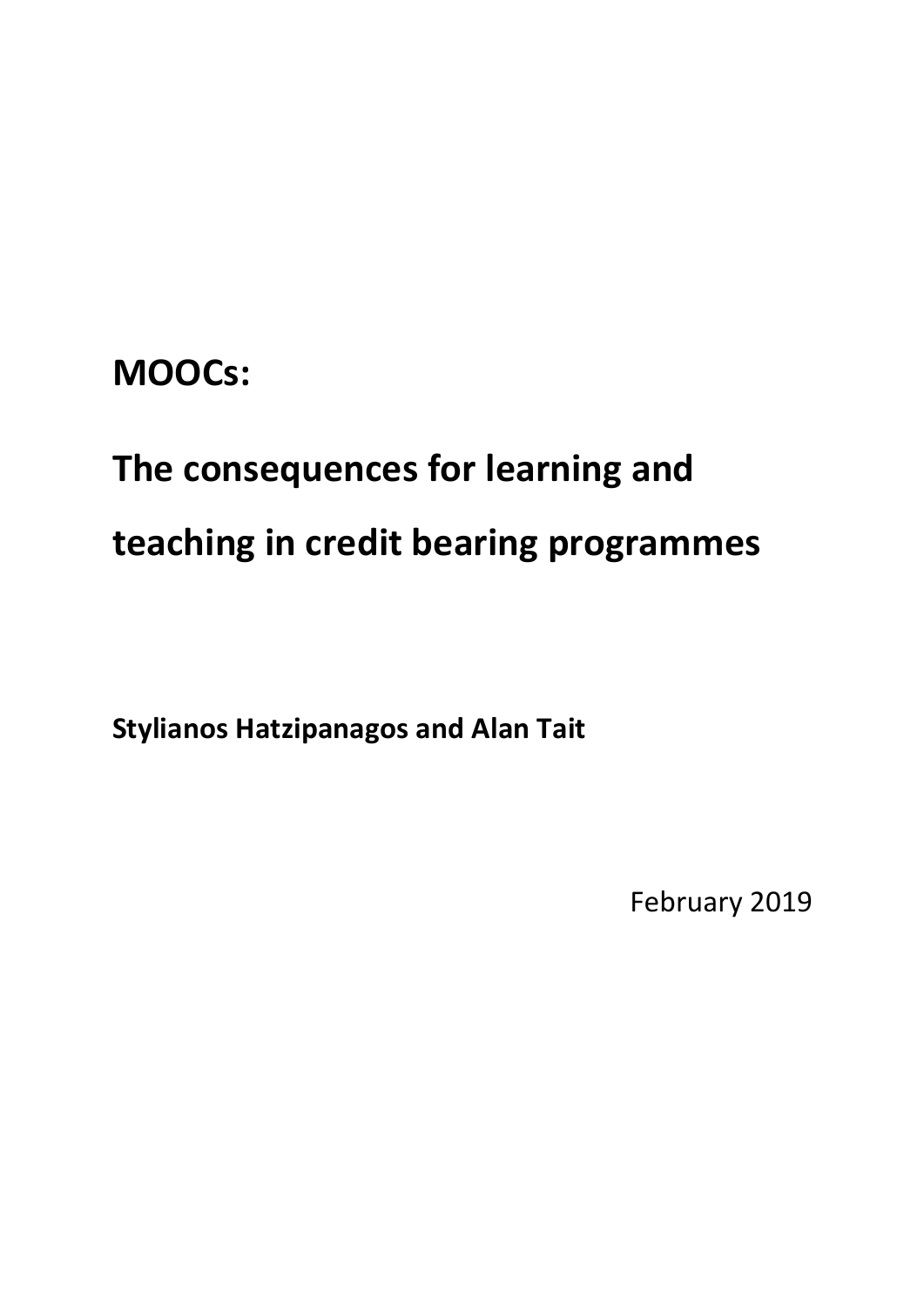## **Contents**

|  | $\overline{4}$ |
|--|----------------|
|  |                |
|  |                |
|  |                |
|  |                |
|  |                |
|  |                |
|  |                |
|  |                |
|  |                |
|  |                |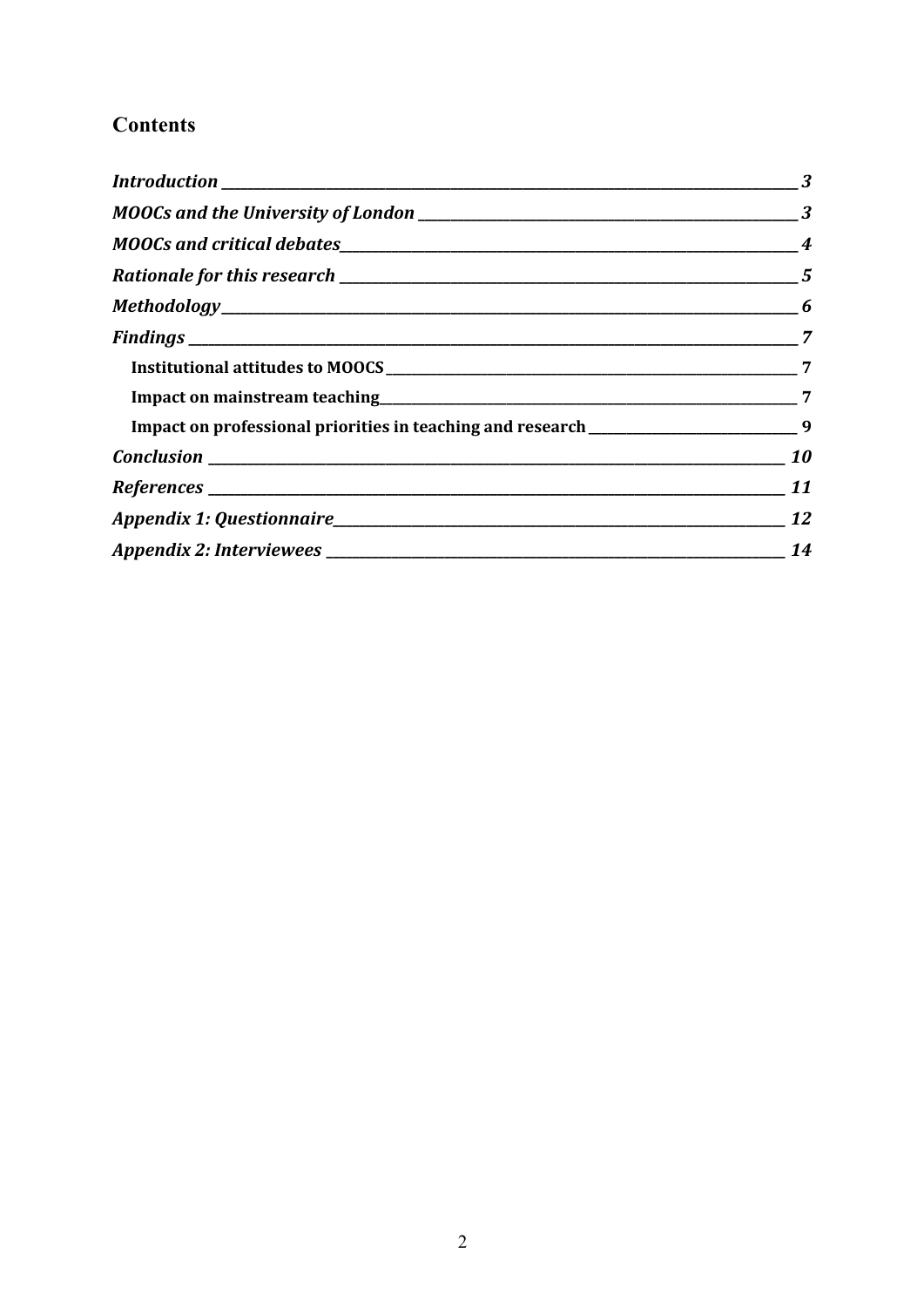



#### **MOOCs: the unintended consequences for learning and teaching**

Stylianos Hatzipanagos\* and Alan Tait\*\*

\*University of West London, CDE Fellow \*\* The Open University, CDE Fellow

#### **Introduction**

This report is a summary of work undertaken in 2017 and 2018 for the Centre for Distance Education (CDE) of the University of London. We explored the impact on practice in learning and teaching for academic practitioners and other professionals in the University of London network who have been involved with Massive Open Online Courses (MOOCs). Our findings indicate that there is an additional, 'unintended' gain of transferring good practice gained from participation in MOOCs to other aspects of one's practice, career or professional role. This is not normally an explicit objective when MOOCs are designed and developed.

#### **MOOCs and the University of London**

The University of London initiated its support for MOOCs in 2012, engaging with a range of universities in the University of London network in the production and presentation of MOOCs through the Coursera platform, predominantly using the x MOOCs', i.e. transmission or broadcast model. The advantage of xMOOCs is that they significantly broaden the number of students who can be exposed to university-level courses ('ExtensionEngine' n.d.).

At the University of London, 35 MOOCs have been produced and since launching the Coursera partnership in 2012, the University has seen 1,486,946 (July 2018) enrolments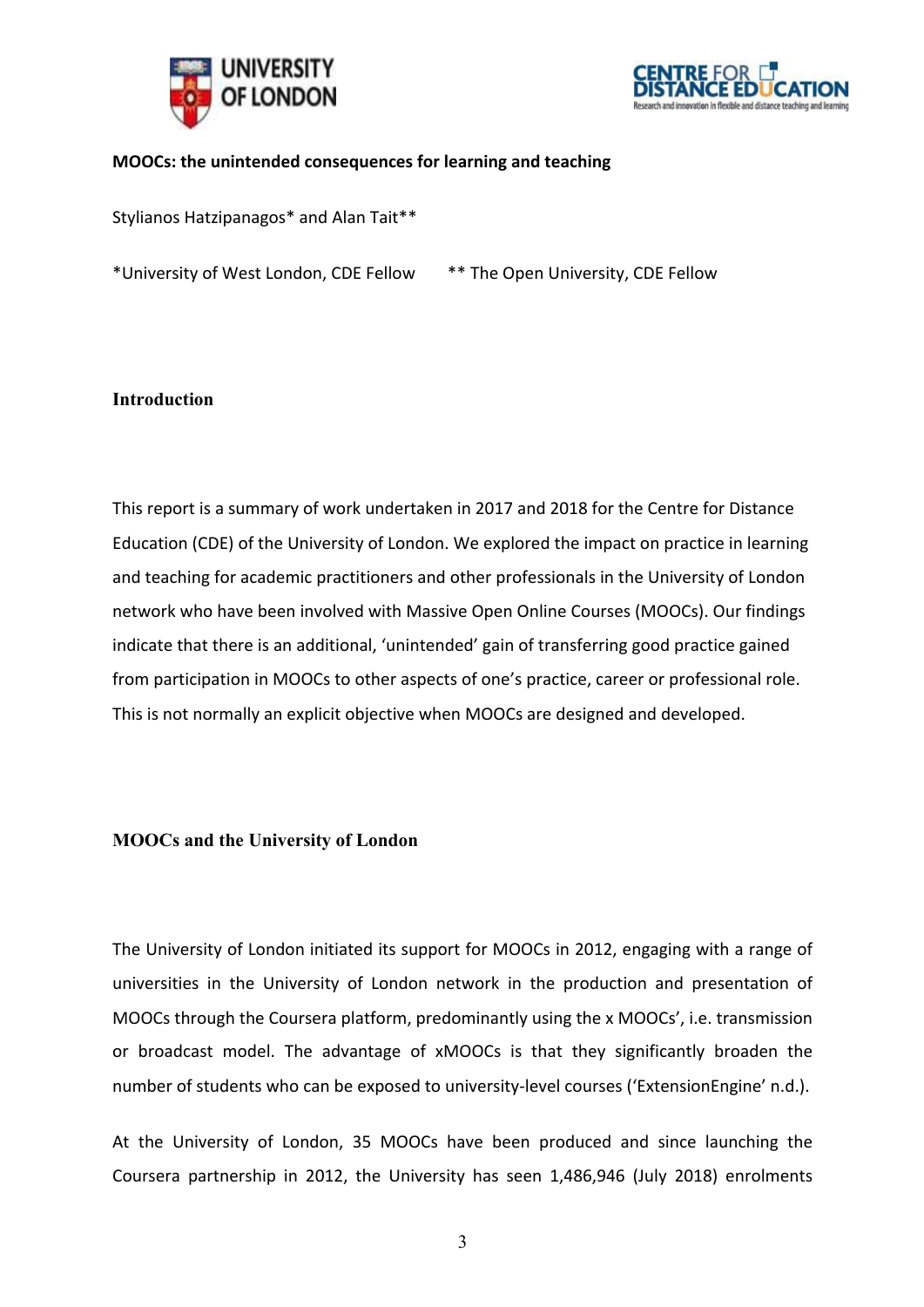across its MOOC portfolio. This includes enrolments across all sessions prior to the move to the current 'On Demand' format.

#### **MOOCs and critical debates**

On a global basis by the end of 2018, MOOCs had registered some 101 million learners on 11400 courses, produced by more than 900 universities (Shah, 2018). This extraordinary phenomenon some 12 years since the first development of MOOCs has seen an online learning experiment evolve to a mass learning opportunity. It has not been without critical debates and indeed sharp criticism. The focus of discussion has included:

- 1. understanding student motivation for enrolling in MOOCs: a significant factor that frequently stemmed from the desire of educational providers to benefit from any motivation the students had
- 2. the reasons for student non-completion: attrition rates are particularly high in MOOCs and significantly higher than rates in the distance learning sector
- 3. instructors' reasons for offering MOOCs: pedagogical and learning design motivations were an intense focus of discussion
- 4. the challenges involved for institutions and staff: frequently this refers to the logistics of support; setting assessment, and providing feedback to big numbers of students
- 5. student behaviour in MOOC communication hubs, for instance discussion fora
- 6. the challenges of peer assessment: still contested by many in the educational community, peer assessment came across as a key element of the MOOC model
- 7. predicting student performance or dropout using statistical methods and learning analytics: the MOOC expansion took place in parallel with a renewed interest of using online environment data to analyse and predict student behaviour

On the other hand, Zavacki et al (2018 summarised the main points of criticism discussed in the academic community around the perceived disadvantages of MOOCS. These included:

4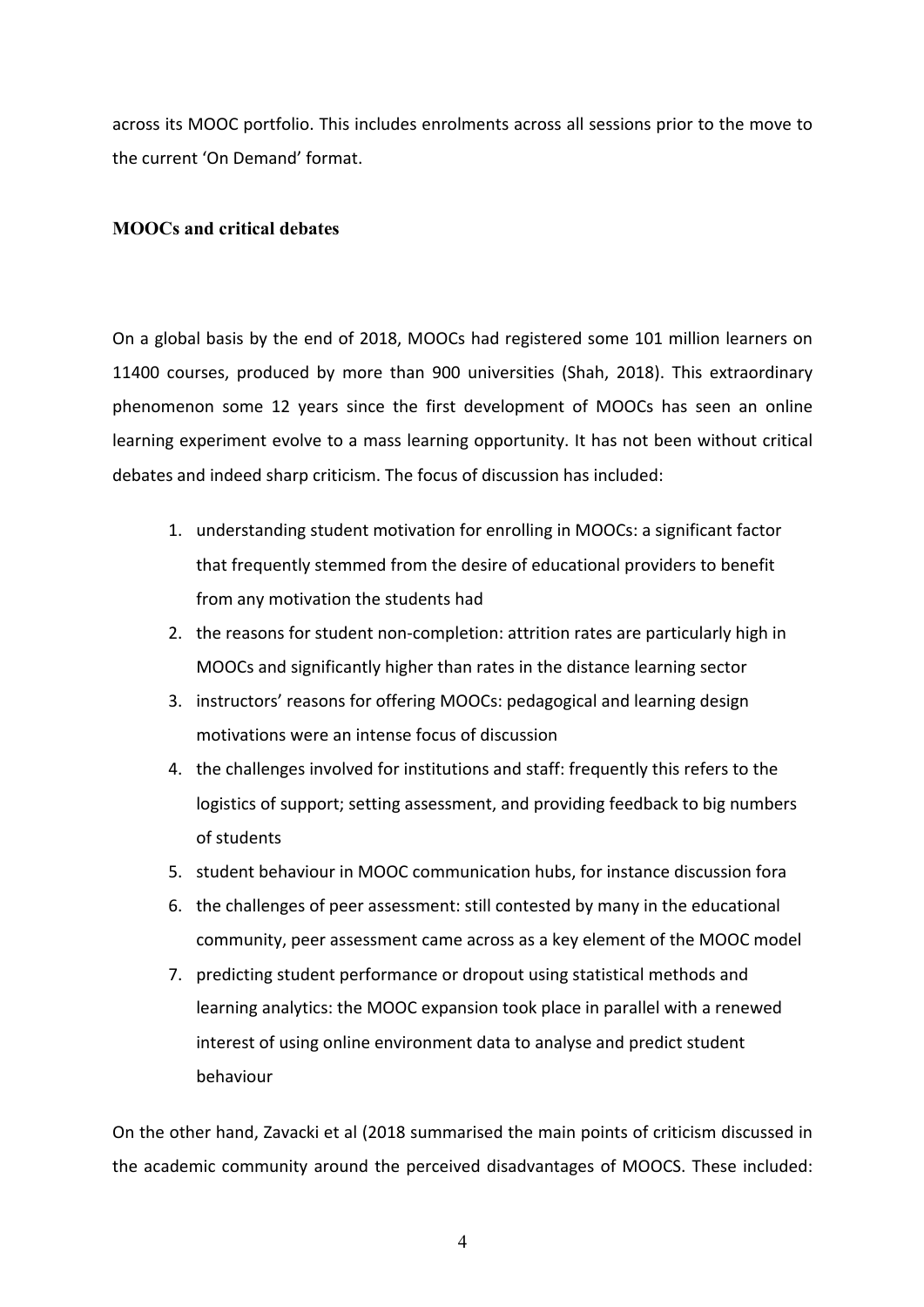



questionable course quality; high dropout rates; unavailable course credits and accreditation of prior experiential learning; ineffective assessments; complex copyright issues; difficulty in evaluating students' work; a sense of speaking into a vacuum due to absence of immediate feedback from students; heavy demands of time and money and a lack of student participation in interactive functions.

What marks a MOOC out from 'conventional' online learning is that limited professional academic time (sometimes virtually none) is allocated to guiding or supporting individual learners. Critics argue that xMOOCs are inferior to the university courses they mimic because they eliminate support in terms of teacher-student interactions and involve limited student-student interactions (ExtensionEngine, n.d.). This is probably the biggest difference between other forms of online learning and learner support in MOOCs. However, an interesting side effect is that the premise that guides several debates on how MOOCs work is: should we be spending more time when we design MOOCs to enhance those features that support the self-regulated learner? (Hatzipanagos, 2015), self-regulated learning being the 'holy grail' of online education.

#### **Rationale for this research**

While the institutional motivation to engage with MOOCs was in many cases unclear, our understanding is that it included the explicit and progressive intention to offer lifelong learning opportunities at no or low cost; to boost institutional profile; to recruit students onto formal programmes; to make money, and to keep up with the field in a major area of innovation. From a pedagogy point of view, our previous research outcomes indicated that MOOCs offer a potential for innovative instructional designs to support self-regulated learning, unlike approaches in 'traditional' online courses (Hatzipanagos & Tait, 2014).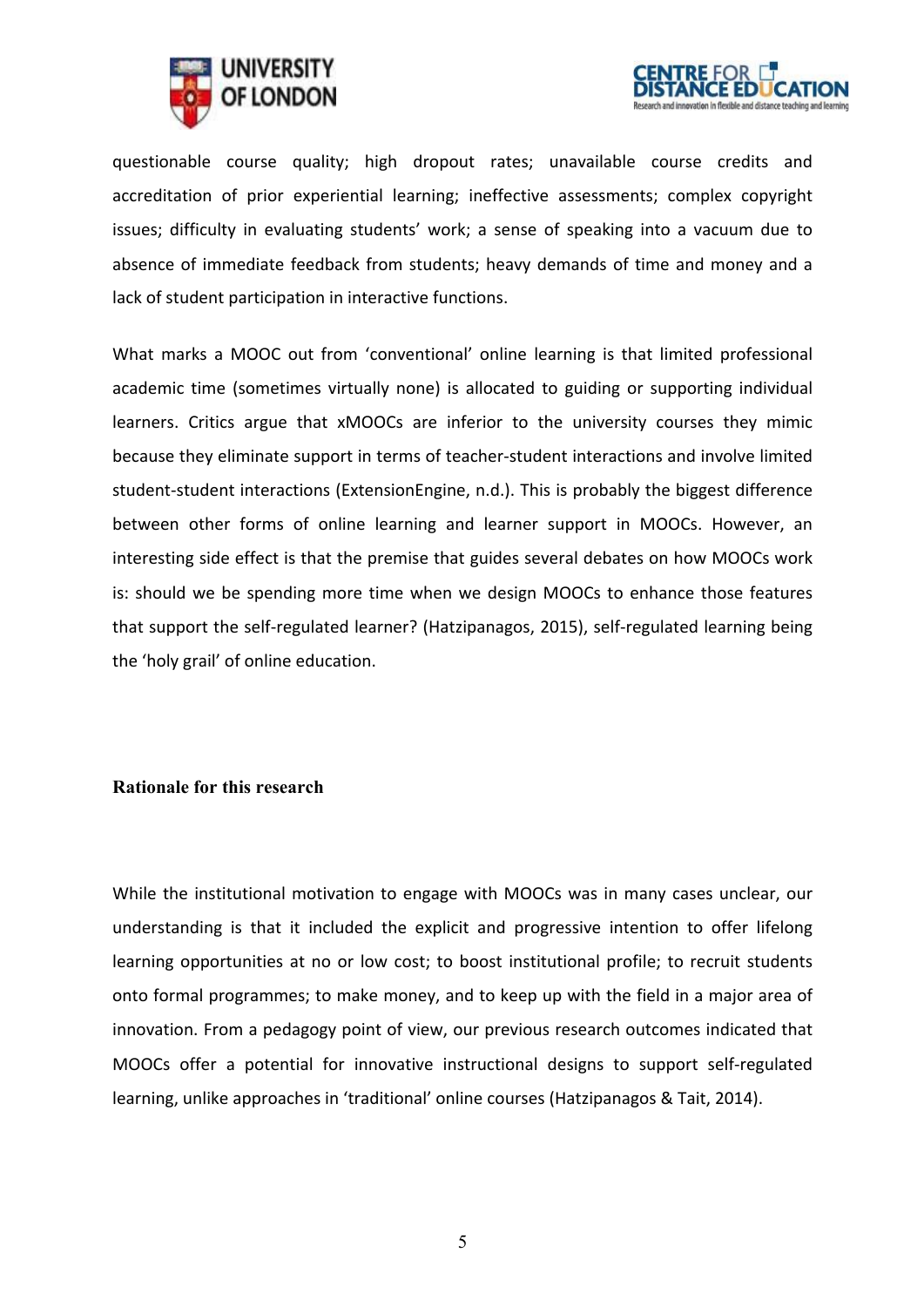However, this time, in our research we proposed to explore a theme which is as yet, as far as we know, unexamined, namely the unintended impact on campus based teaching for those who had been involved in MOOC production and presentation. Our hypothesis was that involvement in online teaching through MOOCs would, for many academics, provide the first opportunity for online teaching, and that the modalities of multimedia and other MOOC learning design features might result in changes in attitude towards online pedagogies and learner support.

#### **Methodology**

To this end with the support of the Centre for Distance Education we interviewed nine academics from six universities and organisations who were involved either in the production or delivery of MOOCs (as MOOC directors of production or academic leads or in learner support) through the University of London supported partnership with Coursera. Our semi-structured interviews were based around the following core lines of enquiry:

Has your involvement with MOOCs had any impact on:

- **I.** Your mainstream teaching? If so, in what ways?
- **II.** Your professional priorities in teaching and research

We transcribed and coded the collected data to identify dominant themes within these two broad categories.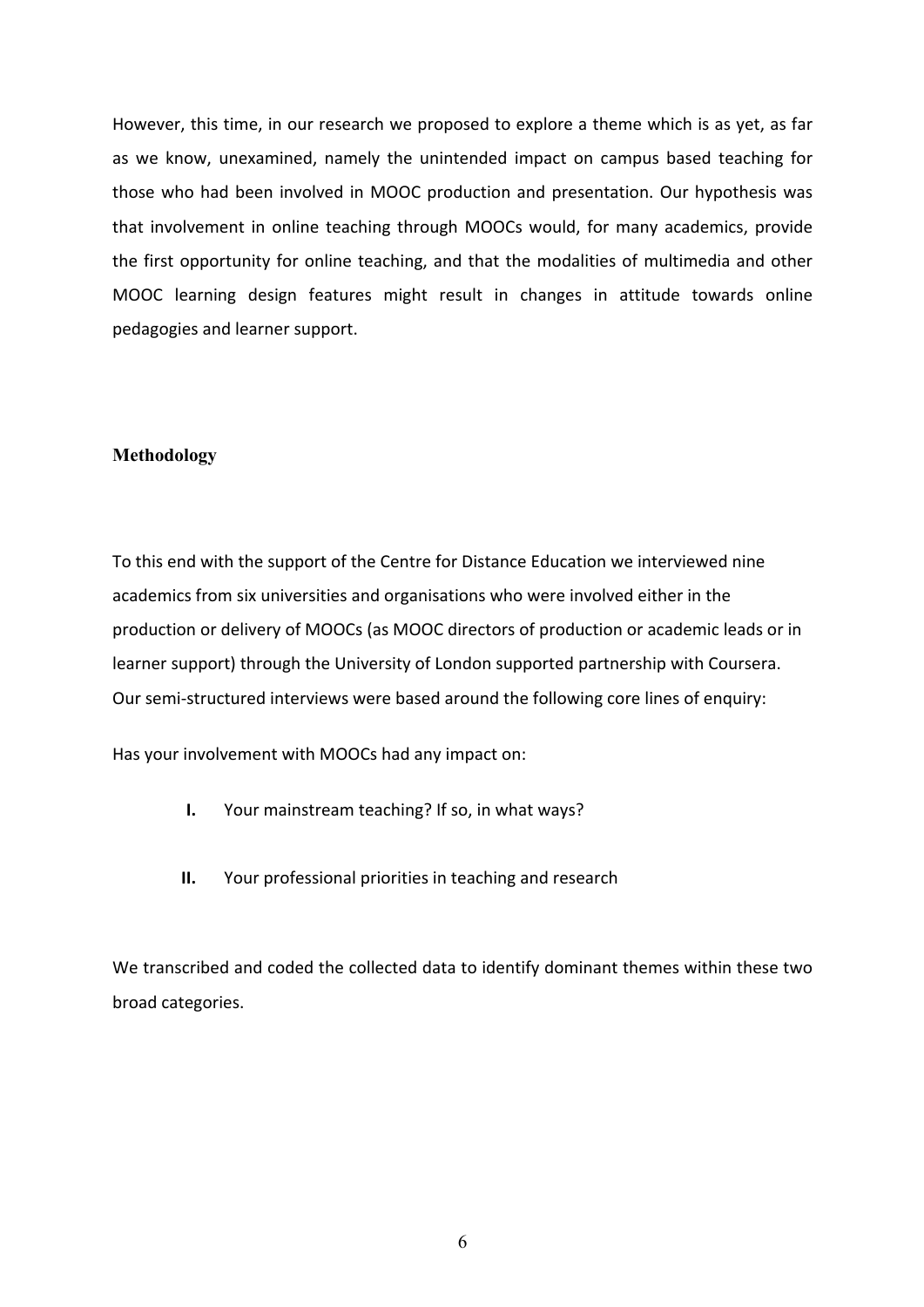



**Findings**

#### **Institutional attitudes to MOOCS**

The participants of this study referred to the intellectual challenge of finding solutions when enhancing learning and teaching in open and distance learning environments. There was an overall feeling that despite the fact that institutions were willing to engage with innovation in open learning, they were unprepared about the disruption that MOOCs were imposing. Participants thought there was a geographical challenge: colleagues 'over here' were less keen, whereas target audiences overseas appreciated what MOOCs had to offer. In addition, university staff that had direct involvement with MOOCs were very positive, whereas the broader university appeared to be more sceptical; though it was felt that 'attitudes would change gradually'.

In certain disciplines, the need for engaging learners was a key driver for their development, e.g. two participants thought that MOOCs could redress the imbalance in medical education. Medical education inequity meant that medical education was 'out of reach' for many of the learners in the target audience.

#### **Impact on mainstream teaching**

The impact of MOOCs can be direct when MOOCs are embedded in the curriculum, either as foundation courses or as learning materials that engage learners in formal study. However, this impact can be indirect and unintended, e.g. when learning design features of MOOCs challenge and enrich 'traditional' and more established teaching practices. In blended learning, the influence is on campus practices, e.g. introducing MOOC attributes into campus classes and associated online activities.

MOOCs seemed to influence attitudes of the participants of this study towards 'on campus' teaching and their approaches to blended and online teaching, either in postgraduate or undergraduate teaching, though MOOCs seemed to be most influential in postgraduate education. All the participants of this study believed that their engagement with MOOCs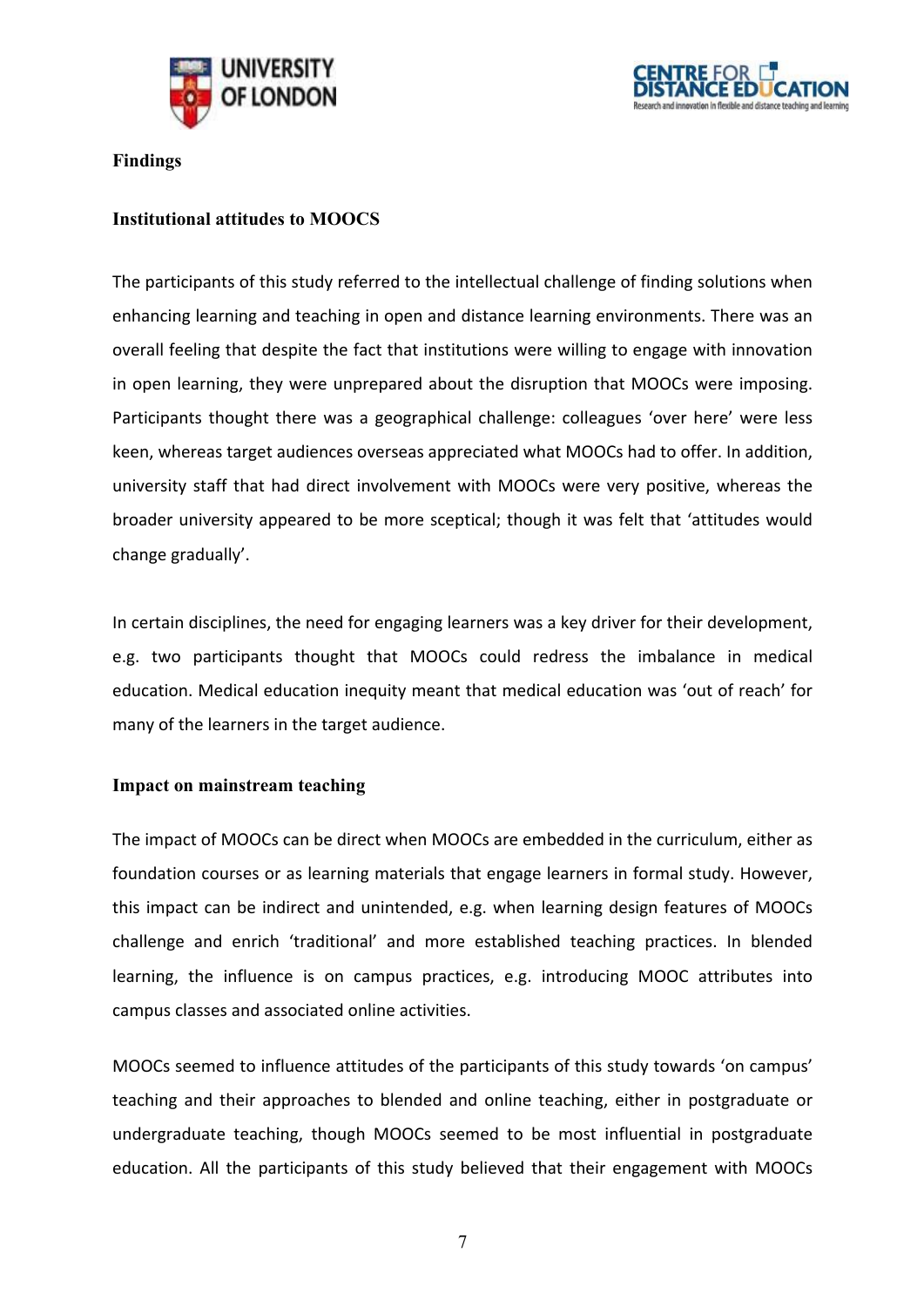had an impact on their practice. A dominant attitude was that involvement in part changed classroom teaching, and helped them to embrace new developments in faculty. Responses referred to acquisition of digital skills; embracing innovations; reviewing key pedagogical practices in learning design on campus (including the use of multimedia); adopting automated assessment and assessment by peers. Five participants referred directly to embedding MOOCs into more 'traditional' online learning approaches; leading to a transformation of the curriculum e.g. encouraging learners to engage with flipped classroom activities. The following statements from participants illustrate these attitudes:

'MOOCs made me reflect on role of teacher… made me think about being personally the conduit of information'

'MOOC work reinforced interests in learning and teaching'.

'(MOOCs) have increased (my) commitment to pedagogy and (they are) of value to Teaching Excellence Framework'.

'(I) combined (MOOCs) with flipped classroom to change on-campus practice'.

'Demystified online learning'.

'Introduced multimedia into campus classes.'

'Used informal (formative) assessment on campus as a result of MOOCs'.

'have begun to normalise online learning'.

All participants referred to embracing the use of multimedia (particularly video - being the dominant multimedia technology in MOOCs). Adopting assessment techniques and reinstating automated assessment as a 'valid' assessment format was commented on by six of the participants. Changing attitudes towards use and acceptance of peer learning as an alternative assessment format and also reinstating it as summative as well formative tool for evaluating learner progression and achievements was key theme in comments by four of the participants. However, not all participants were positive about the adoption of peer learning on campus. As someone commented:

8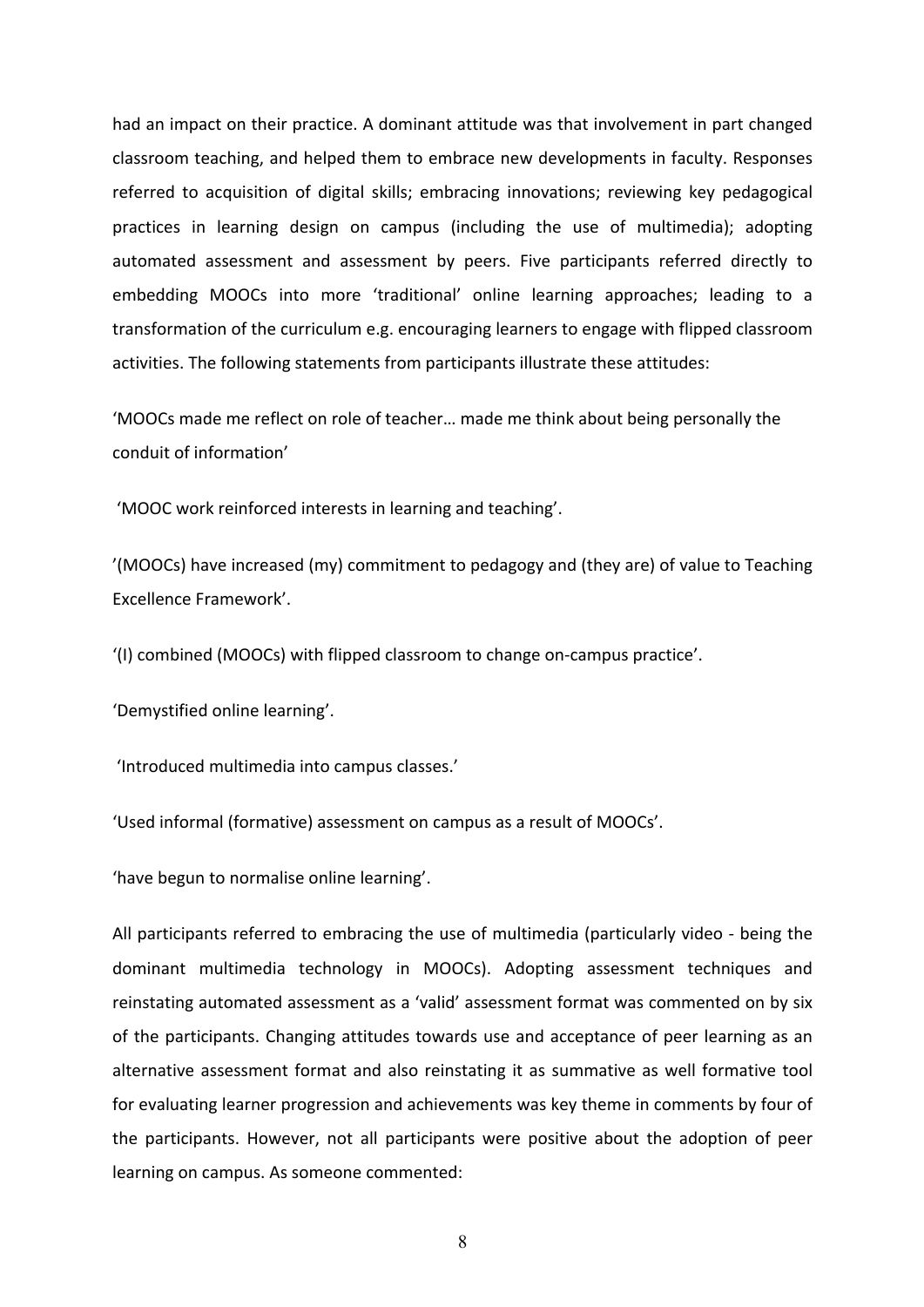



'(I) experimented with peer feedback on campus…not a very big success. On campus students are a bit 'jumpy' having peers giving grade…good for work in progress feedback and formative assessment…but final mark is given by me not a peer.'

#### **Impact on professional priorities in teaching and research**

In this part of our research we looked for evidence that MOOCs overall played a role in influencing professional priorities for the participants of this study. In this respect it seems that a significant related factor was embracing change as career progression, and how this could impact on distance learning professionals' career advancement. Four participants referred to direct professional gain from their involvement with MOOCs.

Other comments on professional priorities referred to the adoption of teaching resources and engaging with a broader target population of learners:

'Made me aware of a wide range of resources for students'

'I have developed capacity to engage with wider range of students, e.g. refugees'

In two cases it was volunteered that the focus on pedagogy in MOOC development had led to publications, and to exploring a new research area in addition to the core subject based focus:

'Have published for first time on learning and teaching'.

Participants also referred to the impact that their involvement had on their colleagues' attitudes towards MOOCs and their attitudes to evaluation, including the evaluation of their own practice. It seems that involvement with MOOCs was a catalytic factor there. The ones who were involved were happy to transfer some of the successful engagement with MOOCs to mainstream campus-based and blended learning practices. It must be said that according to our data, this was not always done successfully and there were cases where they did not achieve what they expected. An example of a limiting factor was given as the lack of digital skills and integrating MOOC content without sufficient knowledge of how good practice in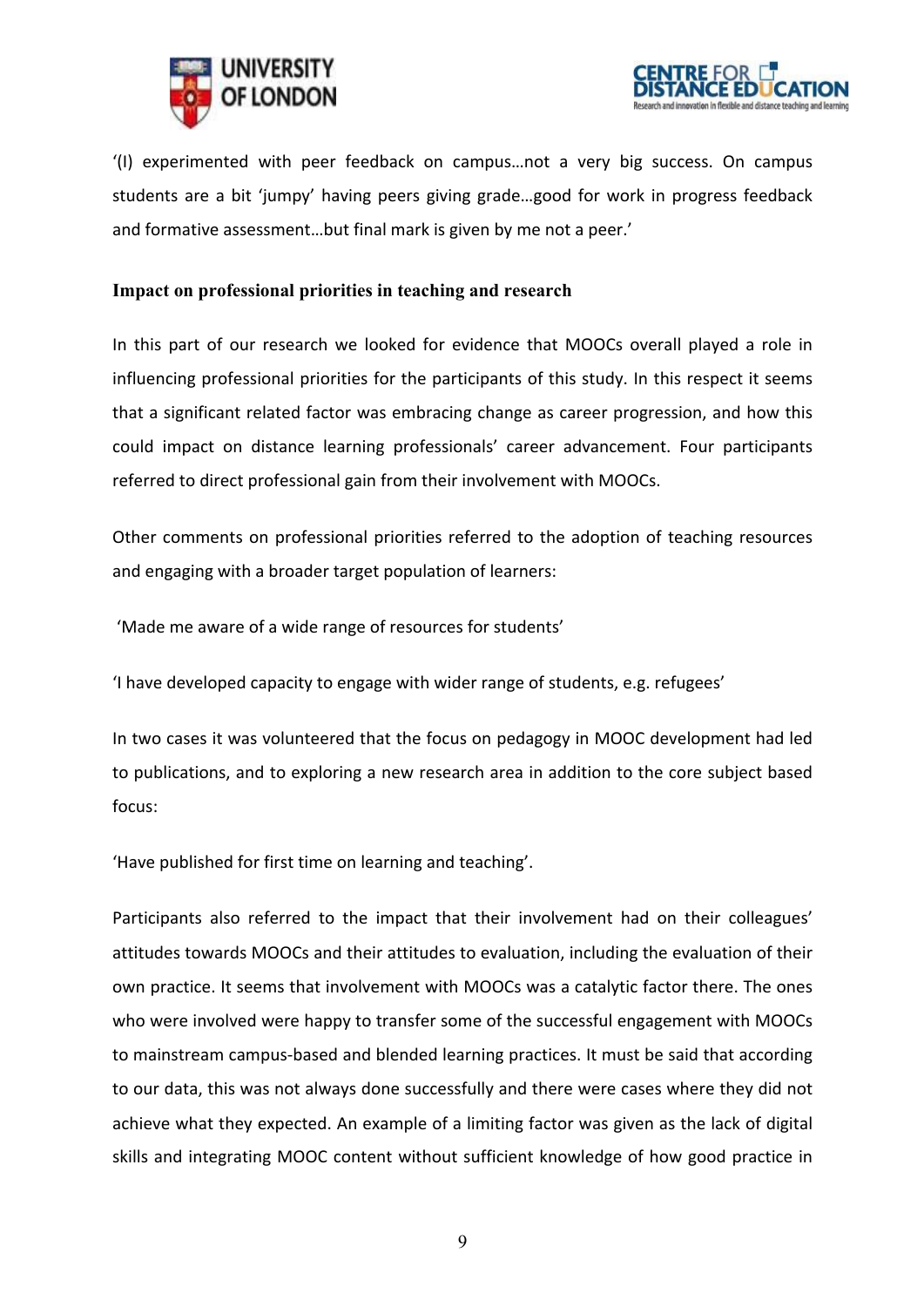MOOCs could be transferred to mainstream teaching. However, a motivating factor was the reduction of teaching workloads that could result from accumulated experience in MOOCs involvement. As an interviewee commented:

'We are getting better at this. We have a good grip now about managing the impact on people's workload.'

#### **Conclusion**

While our investigation was small scale it suggests involvement with MOOCs has indeed had indirect and unintended outcomes on mainstream teaching practice. There is evidence to suggest that MOOC involvement has challenged and enriched traditional teaching practices for the participants of this study in both established distance education programmes and on campus teaching activities. It has achieved this by:

- Supporting engagement with a wider range of learners
- Stimulating reflection on learning, teaching and assessment practice
- Reviewing professional priorities in learning and teaching

In addition to the range of motivations for institutional commitment to MOOCs, it may be added that MOOCs seem to play a change agent role by accelerating innovation with digital practices in both distance and campus based programmes.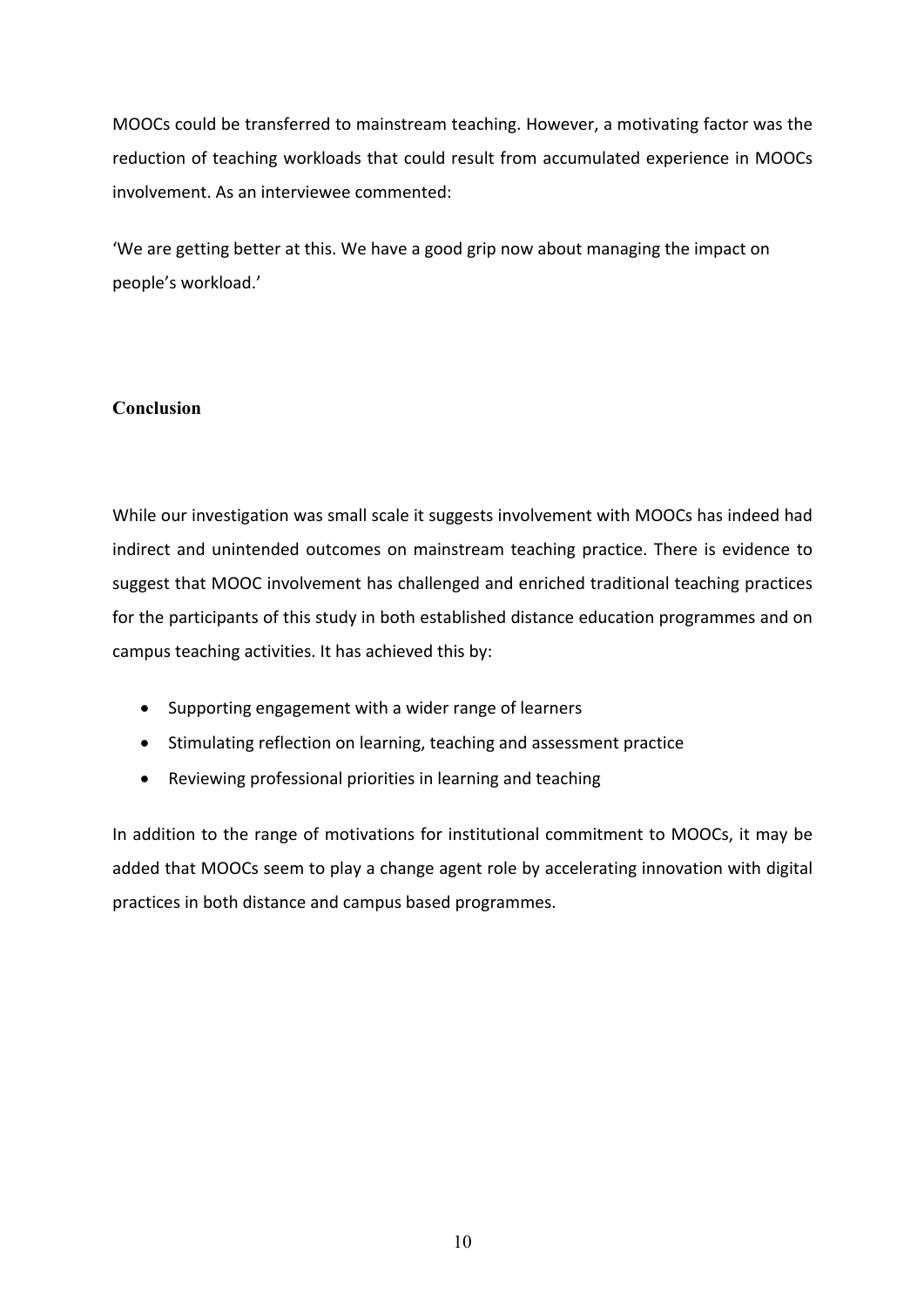



**References**

ExtensionEngine (n.d.) xMOOC vs cMOOC? Defining common MOOC terms. Online: http://blog.extensionengine.com/xmooc-vs-cmooc [accessed February 2019]

Hatzipanagos, S. (2015) What do MOOCs contribute to the debate on learning design of online courses? *eLearning Papers*, no. 42, June 2015, ISSN: 1887-1542. Online: www.openeducationeuropa.eu/en/elearning\_papers [accessed February 2019]

Hatzipanagos, S. & Tait, A. (2014) Designing for MOOCs: Learning design and the selfregulated learner. Paper presented at Online Educa, 3rd - 5th December 2014, Berlin, Germany

Khe, F.H., Chen, Q., Yumeng, S., & Ying, T. (2018) Sentiment analysis of student opinions in large scale open online courses using automatic machine learning techniques: What does it tell us? Paper presented at the International Conference on Open Innovative Education, Hong Kong. Online: http://icoie2018.ouhk.edu.hk/ [accessed February 2019]

Shah, D. (2018) By the numbers: MOOCs in 2018, Class Central. Online: https://www.classcentral.com/report/mooc-stats-2018/ [accessed February 2019]

Zawacki-Richter, O., Bozkurt, A., Alturki, U. & Aldraiweesh, A. (2018) What research says about MOOCs: An explorative content analysis. International Review of Research in Open and Distributed Learning, 19 (1): 242-259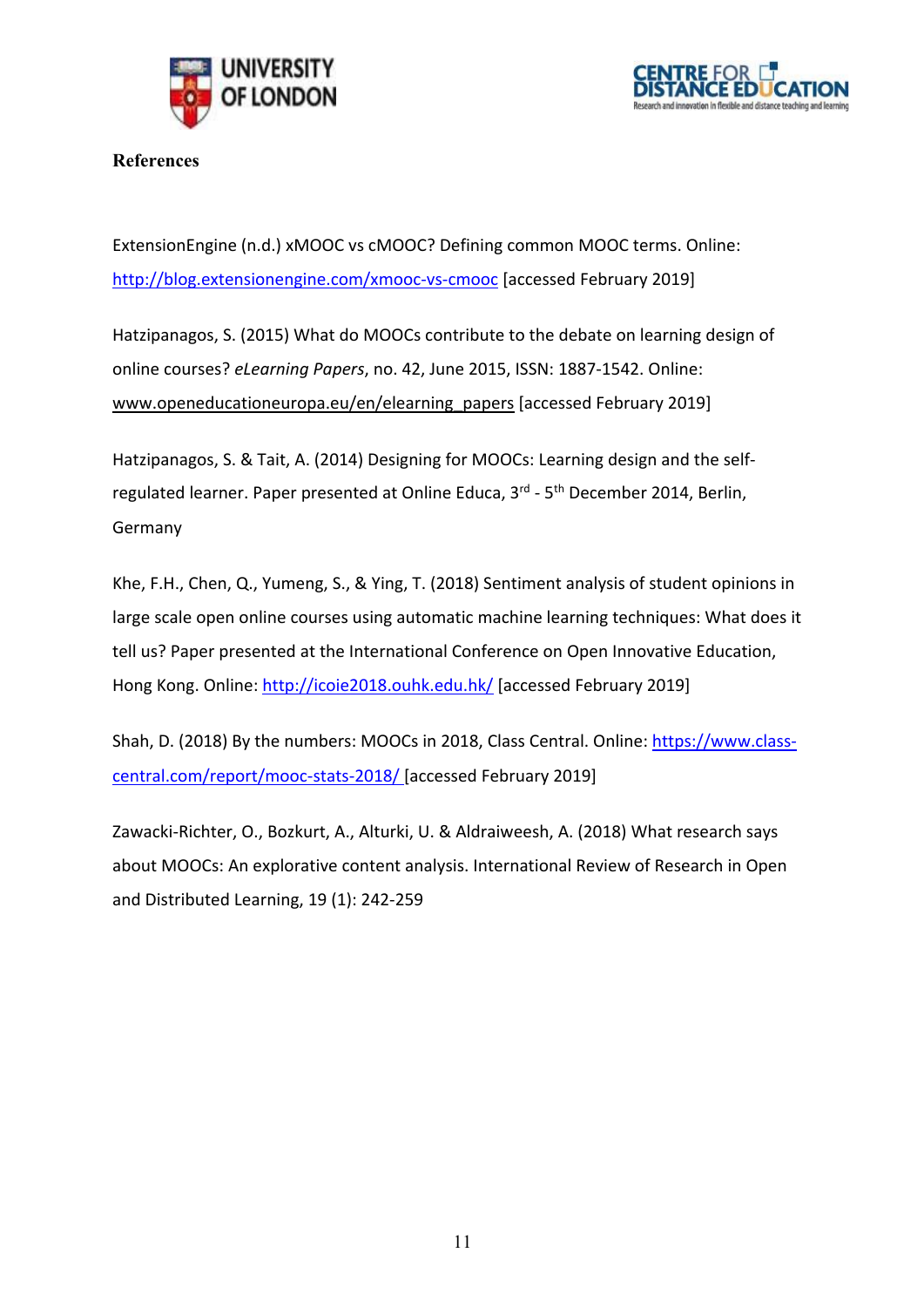#### **Appendix 1: Questionnaire**

- 1. What has been your involvement with MOOCs? E.g.
	- a. MOOC director of production
	- b. Learner support
	- c. Another role
- 2. How many MOOCs have you been involved with?
- 3. What were your aims in getting involved with MOOCs?
- 4. Have you followed any MOOCs as a learner? How many? How many did you complete?
- 5. Has your involvement with MOOCs had any impact on your mainstream teaching? If so, if what ways?
- Use of multi media
- Flipped classroom
- MOOC in campus based or eLearning course
- Learner support
- Assessment
- 6. Has your involvement with MOOCs had any other impact on your professional priorities in teaching or research?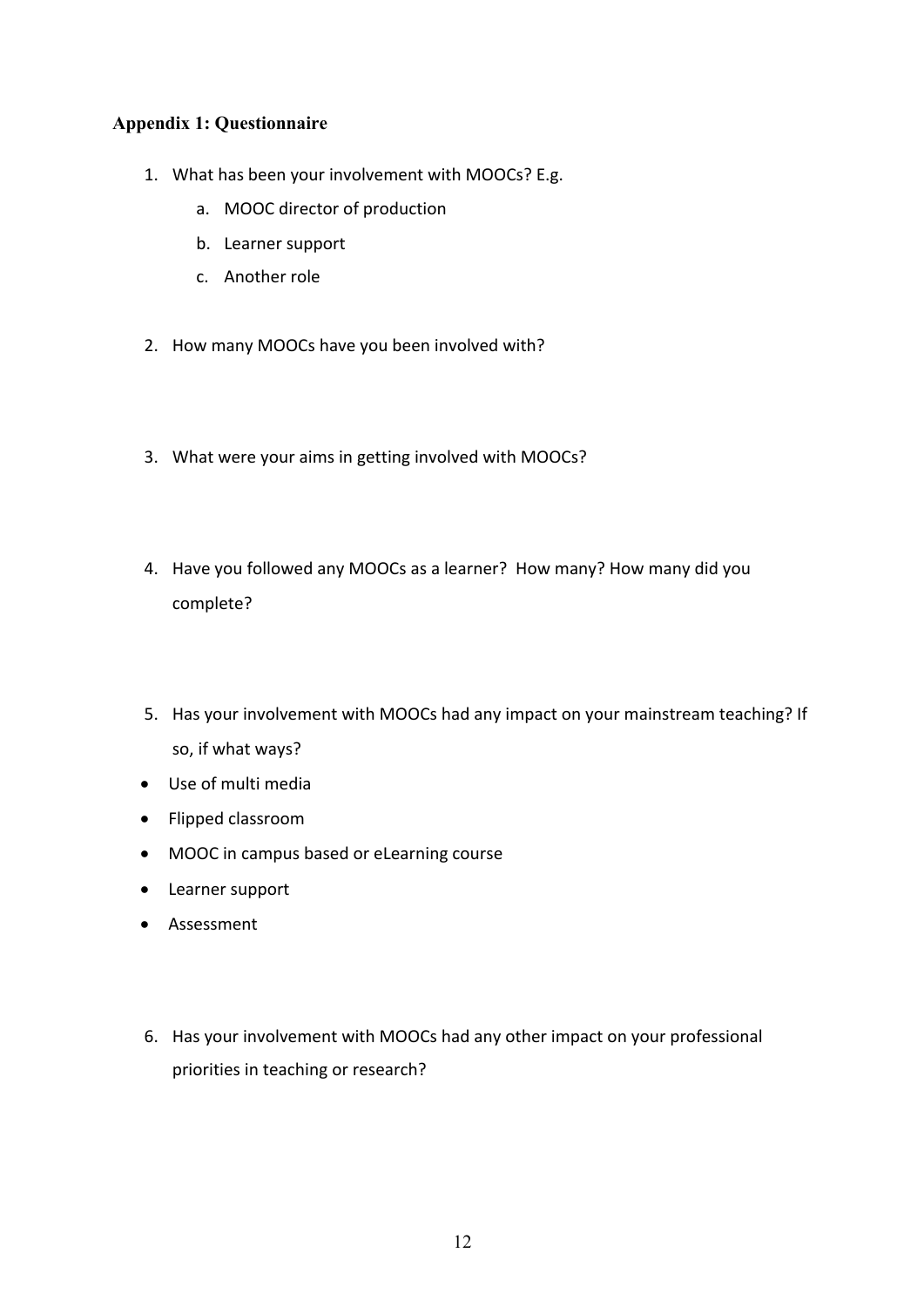



- 7. Has your institution or your colleagues been aware of any impact of involvement with MOOCs on your teaching? If so what is their attitude?
- 8. Has your involvement with MOOCs been positive overall? In what ways?